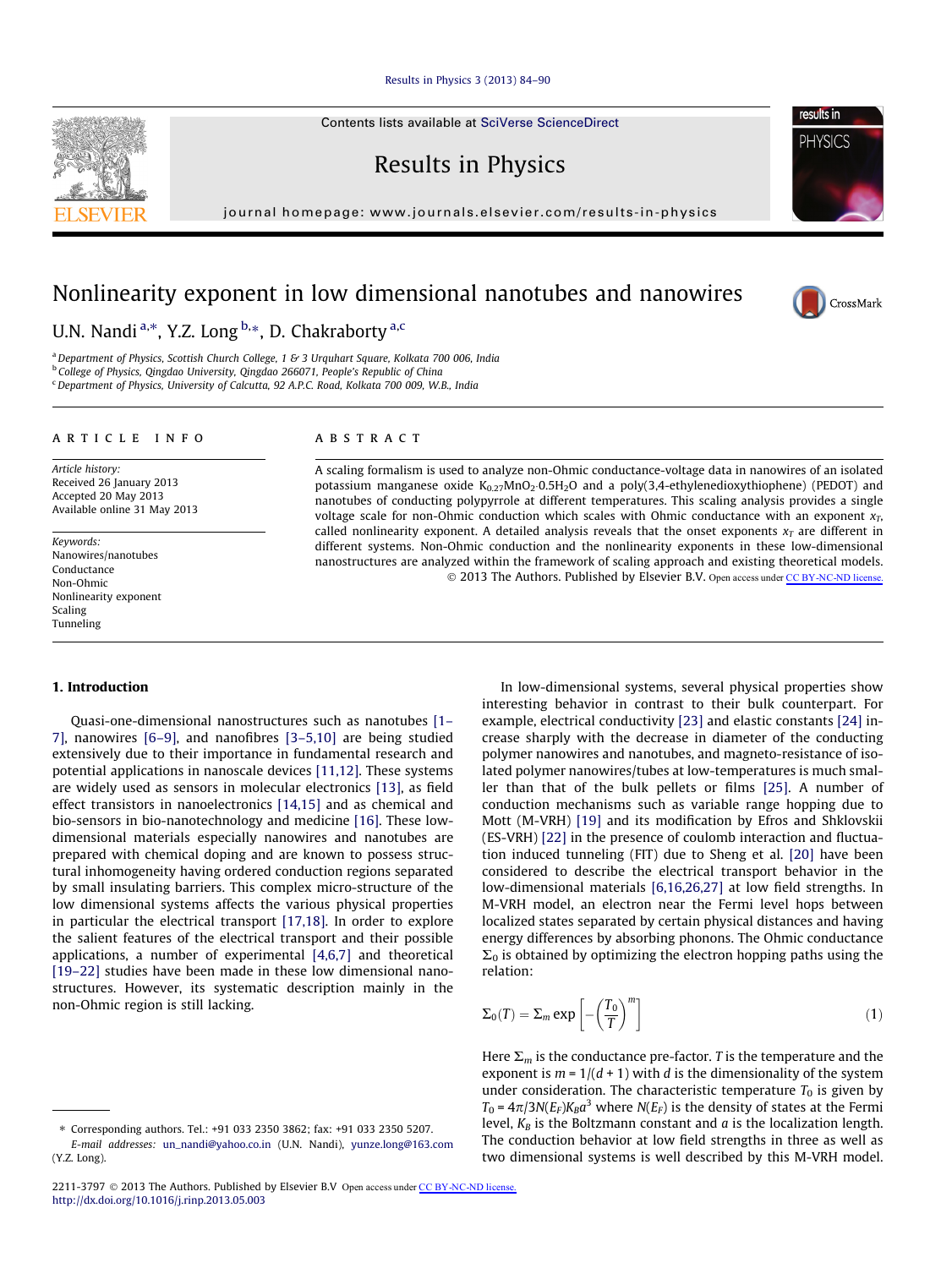<span id="page-1-0"></span>p-toluensulfonate (PTS)-doped PPy films [\[28\]](#page-6-0) are reported to yield  $m = 1/3$  suggesting two-dimensional nature. The exponent m in single crystals of PTS-doped polydiacetylene (PDA) [\[29\]](#page-6-0) is found to be  $\sim$ 0.65–0.70 apparently demonstrating quasi-one dimensional nature of the system. In ES-VRH model [\[22\],](#page-6-0) electron–electron interaction opens up a coulomb gap in the density of states at the Fermi level and the value of m becomes 1/2 which is independent of d. In this model,  $T_0$  is given by

$$
T_0 = \frac{2.8e^2}{4\pi\epsilon_0 \epsilon K_B a},\tag{2}
$$

where  $\epsilon$  is the dielectric constant. PEDOT [\[30\]](#page-6-0) and Polypyrrole (PPy) films [\[31\]](#page-6-0) tend to follow ES-VRH particularly at low temperatures with  $m = 1/2$ .

Non-Ohmic conduction is a common feature of the low-dimensional nanotubes and nanowires [\[6,16,26,27\].](#page-6-0) For small applied voltage V, the conductance  $\Sigma(V)$  at a fixed temperature remains almost constant to its zero-voltage Ohmic value  $\Sigma_0$ . However with an increase in V,  $\Sigma(V)$  increases from  $\Sigma_0$  showing the non-Ohmic characteristics. The value of V at which  $\Sigma(V)$  deviates from  $\Sigma_0$  for the first time is known as the onset voltage  $V_0$  and the corresponding current is known as the onset current  $I_0$  [\[32\]](#page-6-0). Such non-Ohmic conduction has been observed in films [\[32\]](#page-6-0), composites [\[33\],](#page-6-0) conducting polymers [\[34\]](#page-6-0) and manganites [\[35,37\]](#page-6-0). This common feature of the non-Ohmic conduction in different types of disordered systems is expressed using the scaling relation [\[34–37\]](#page-6-0):

$$
\frac{\Sigma(V)}{\Sigma_0} = g\left(\frac{V}{V_0}\right),\tag{3}
$$

where  $g\left(\frac{V}{V_0}\right)$  is a scaling function. For  $V \leq V_0$ ,  $g\left(\frac{V}{V_0}\right) \approx 1$  and this correspondś to the fact that the conductance remains almost constant to  $\Sigma_0$ . At voltages  $V \geq V_0$ ,  $g\left(\frac{V}{V_0}\right) \geq 1$ . Thus, the voltage  $V_0$  at a fixed temperature separates the Ohmic regime from the non-Ohmic regime along the voltage axis. It has been shown by several authors that the scaling description given by Eq. (3) is applicable to various disordered systems like amorphous and doped semiconductors [\[34\]](#page-6-0), films [\[34\],](#page-6-0) composites [\[33,36\],](#page-6-0) conducting polymers [\[34\]](#page-6-0) and lightly doped manganites [\[35,37\]](#page-6-0). This onset voltage  $V_0$ scales with zero-voltage Ohmic conductance  $\Sigma_0$  [\[34–36\]](#page-6-0) as

$$
V_0 = A_T \ \Sigma_0^{x_T}, \tag{4}
$$

where  $A_T$  is a constant. The value of  $A_T$  is determined by fixing the voltage scale  $V_0$ .  $x_T$  is the nonlinearity exponent, also known as the onset exponent. It has been shown in Refs. [\[34,35\]](#page-6-0) that T does not enter explicitly in Eq. (3) but does so through the parameter  $\Sigma_0$  which depends on temperature. Thus, the voltage scale  $V_0$  for nonlinearity is determined solely by the Ohmic conductance  $\Sigma_0$ . Experimental results [\[34,35,37\]](#page-6-0) show that disordered systems possess a single voltage scale  $V_0$  and the non-Ohmic conduction takes place upon the application of only a few volts across the samples. Similar scaling description of ac conductance has been recently observed by Nandi et al. [\[38\]](#page-6-0) in various disordered systems.

Several theoretical models such as variable range hopping under field [\[39\],](#page-6-0) extended fluctuation induced tunneling (FIT) [\[20,40\]](#page-6-0) and multi-step tunneling through n-localized states due to Glazman and Matveev (GM) [\[21\]](#page-6-0) have been widely used for the analysis of non-Ohmic conduction in disordered systems. M-VRH is basically a zero voltage model to provide the conductance of disordered systems through hopping via localized states. At finite electric field, the accessible states are aligned to the occupied states allowing charge carriers to move along the field via phononassisted hopping. With further increase in field, the number of the aligned states increases near the onset field  $F_0$  and the conductivity increases. At higher electric field strengths  $F$ , the energy  $eFR<sub>h</sub>$ gained by an electron may become comparable to  $K_B T$  and leads to deviation from Ohmic behavior.  $R_h$  is the mean hopping length and e is the electronic charge. Theories [\[41,42\]](#page-6-0) predict two characteristic field scales  $F_l$  and  $F_u$  corresponding to hopping and localization lengths respectively such that the non-Ohmic conductivity at intermediate field strengths  $F \lt K_B T/e$  a is given by

$$
\sigma(T, F) = \sigma(T, 0) \exp\left(\frac{eFL}{K_B T}\right).
$$
\n(5)

 $\sigma(T,0) = \sigma_0$  is the Ohmic conductivity and L is a length related to the hopping length  $R_h$ . Clearly, the field  $F_l = K_B T / eL$  could be identified as the onset field scale  $F_0$  as discussed above. In the limit of large field strengths  $F \geq K_B T/ea$ , theories [\[42\]](#page-6-0) agree with 'activationless' hopping at least qualitatively. In such situation the energy gained by an electron is large enough to hop without absorbing any phonons. As a result, the conductivity becomes independent of temperature and is given by

$$
\sigma \sim \exp\left[-\left(\frac{F_u}{F}\right)^m\right], \text{ where } F_u = \lambda \frac{K_B T_0}{ea}.
$$
 (6)

Here *m* and  $T_0$  are same as in Eq. [\(1\)](#page-0-0).  $\lambda$  is a numerical constant equal to unity [\[42\]](#page-6-0) when  $m = 1/4$ .

Glazmann and Matveev [\[21\]](#page-6-0) considered the process of multistep indirect tunneling through n-localized states in a disordered system and proposed the following expression for conductance through tunnel barriers of an amorphous material under external bias  $V (eV \gg K_B T, p_n = n - 2/(n + 1))$ :

$$
\Sigma = \Sigma_d + \sum_{1}^{n} \Sigma_n V^{p_n} = \Sigma_0 + \Sigma_2 V^{1.33} + \Sigma_3 V^{2.5} + \Sigma_4 V^{3.6} + \Sigma_5 V^{4.67} + \Sigma_6 V^{5.71} + \dots,
$$
\n(7)

Here  $\Sigma_0 = \Sigma_d + \Sigma_1$ .  $\Sigma_d$  accounts for the direct tunneling and  $\Sigma_1$  for the elastic resonant tunneling via one localized state. Each term (for  $n > 1$ ) in the series arises out of the events when a number of localized states happen to be arranged physically as well as energetically in such a way that an electron can traverse a sample length via multi-step inelastic tunneling. Each term may be said to constitute a separate channel of conduction. Thus, the macroscopic nonlinearity in this GM-model results from two contributions: appearance of new channels with increasing bias and nonlinearity of each such channel. This multi-step tunneling model has been widely used to explain relevant data in various tunnel junctions [\[43\],](#page-6-0) lightly doped conducting polymer [\[34\]](#page-6-0), and manganites [\[35,44,45\]](#page-6-0). Following the procedure adopted by Talukdar et al. [\[34\],](#page-6-0) Eq. (7) can be made compatible with the scaling given in Eq. (3) by assuming that for  $n \geq 2$ , the coefficients satisfy the following relation

$$
\Sigma_n = c_n \Sigma_0 V_0^{-p_n}.\tag{8}
$$

Here  $c_n$  are constants and can be determined if coefficients  $\Sigma_n$  and onset voltage  $V_0$  are known. Using this expression, Eq. (7) can be written as

$$
\frac{\Sigma}{\Sigma_0} = 1 + c_2 \left(\frac{V}{V_0}\right)^{1.33} + c_3 \left(\frac{V}{V_0}\right)^{2.5} + c_4 \left(\frac{V}{V_0}\right)^{3.6} + c_5 \left(\frac{V}{V_0}\right)^{4.67} + c_6 \left(\frac{V}{V_0}\right)^{5.71} + \dots
$$
\n(9)

Eq. (9) is thus really a scaling function and implies the existence of a single bias scale  $V_0$  as in Eq. (3).

In this report, the experimental results of electrical transport in a number of low-dimensional nanowires and nanotubes over a wide range of temperatures are presented both in Ohmic and non-Ohmic regimes. Attempts are made to test the validity of the scaling function  $g(y)$  given by Eq. (3) and to extract the onset exponents  $x_T$  defined in Eq. (4). Attention is also paid to find the nature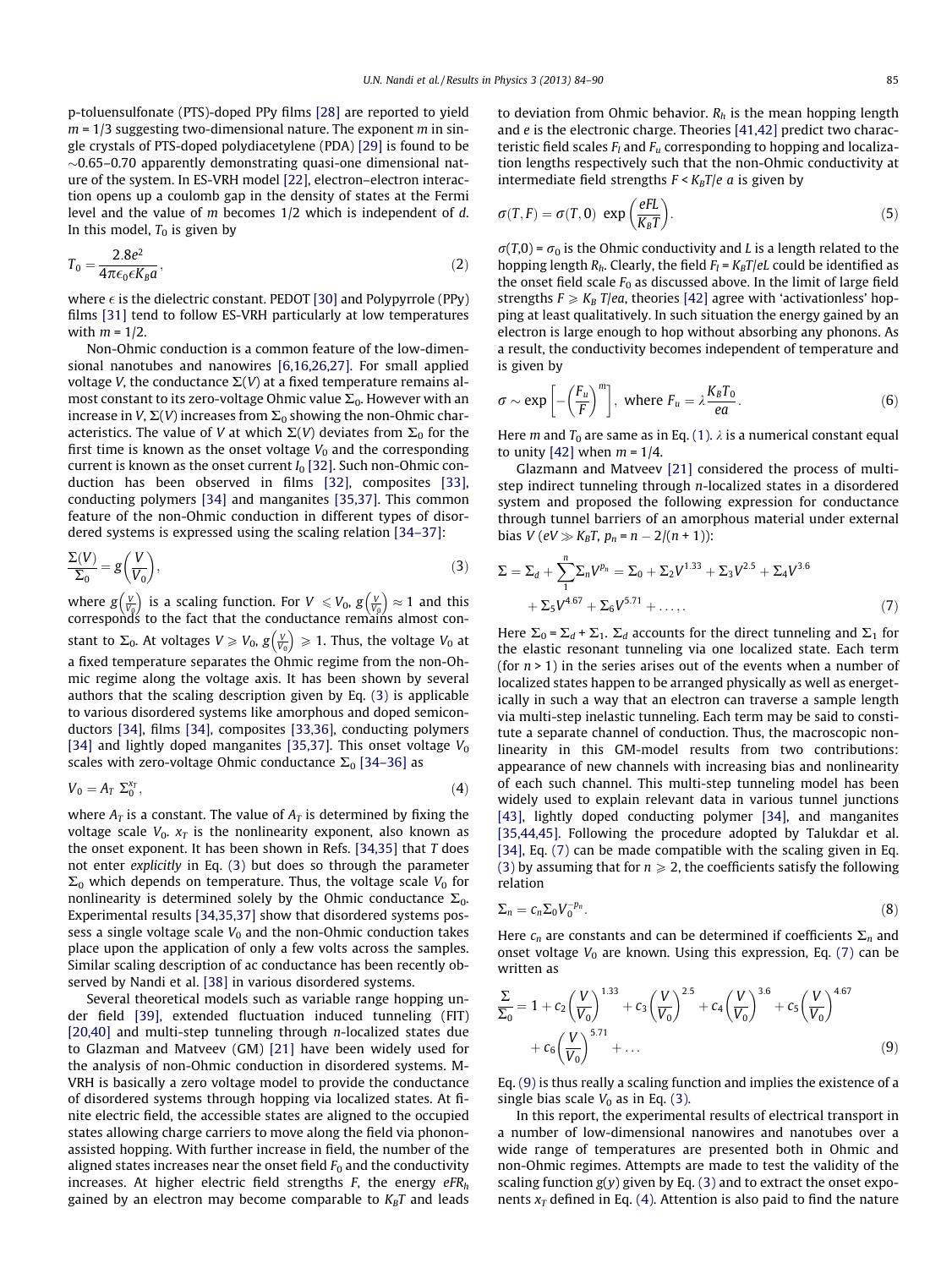<span id="page-2-0"></span>of the voltage dependence of the conductance both at Ohmic and Non-Ohmic regimes. Experimental details are given in Section 2. In Section 3, the data are presented, analyzed and discussed by scaling approach. Finally, we conclude the results in Section [4](#page-5-0).

#### 2. Experiments

Crystalline nanowires of  $\rm K_{0.27}MnO_2 \cdot 0.5H_2O$  were synthesized by the hydrothermal method. Analytical grade  $KMD<sub>4</sub>$ , MnCl<sub>2</sub> and KOH were obtained from Shanghai Chemical Co., and used without further purification. In a typical synthesis procedure, 1 mmol  $KMnO<sub>4</sub>$  and 1.5 mmol  $MnCl<sub>2</sub>$  were dissolved in 50 ml deionized water, then 40 g KOH was added into the solution under drastic stirring as a mineralizer. Finally, the solution was poured into a 100 ml Teflon vessel, sealed in a stainless steel autoclave, and maintained at 265 $\degree$ C for 10 h under autogenous pressure. After the autoclave was cooled to room temperature, the final product was filtered off and washed sequentially with deionized water and absolute ethanol, then dried in ambient air at  $60^{\circ}$ C for 2 h. More details can be found in [\[26,25\].](#page-6-0) Scanning electron microscopy (SEM) images of the nanowires shows that the diameter of the resulting nanowires is about 50–200 nm, and the length can be up to hundreds of micrometers [\[25\].](#page-6-0) Polypyrrole (PPy) nanotubes used in this work were prepared by using the typical template-free self-assembly method [\[6,27\]](#page-6-0). Pyrrole monomer (0.002 mol) and ptoluene sulfonic acid (PTSA, 0.001 mol) were mixed as dopant in 10 ml of distilled water. The mixture reacted and formed a transparent solution of PTSA–pyrrole salt and was cooled in an ice bath. Then an aqueous solution of ammonium persulphate (0.002 mol in 5 ml of distilled water) cooled in advance was added slowly into the PTSA–pyrrole salt solution. After reacting for 15 h in the ice bath, the precipitate was filtered out from the solution and washed sequentially with distilled water, ethanol, and ether several times. Finally the solution was dried for 24 h at room temperature in dynamic vacuum. PEDOT nanowires with a diameter of about 92 nm were prepared by using the template method according to a typical synthesis procedure as in Ref. [\[27\]](#page-6-0).

Two Pt microleads in a  $\rm K_{0.27}MnO_2{\cdot}0.5H_2O$  nanowire and four Pt microleads in PPy nanotube and PEDOT nanowires were fabricated by the focused-ion beam deposition technique (Dual-Beam 235 Focussed-Ion Beam System from FEI Company; the working voltage of the system was 30 kV and the focused-ion beam current was 10 pA). The current–voltage (I–V) characteristics of nanostructured samples were measured by using a Physical Property Measurement System from Quantum Design and a Keithley 6487 picoammeter/ voltage source over a wide temperature range from 300 to 20 K. The *I–V* curves were obtained by scanning the voltage from  $-2$  V to 2 V in steps of 0.02 V for the single  $\rm K_{0.27}$ MnO $_2$ ·0.5H $_2$ O nanowire and from  $-5$  V to 5 V in steps of 0.005 V for PPy nanotube and PED-OT nanowire samples.

# 3. Results and discussion

Fig. 1 shows the variation of zero-voltage Ohmic conductance  $\Sigma_0$  with temperature of four samples:  $\mathrm{K}_{0.27}\mathrm{MnO}_2$ ·0.5H<sub>2</sub>O nanowire of diameter 148 nm, PPy nanotube of diameter 160 nm, PPy-HQSA nanotube and PEDOT nanowire. The Ohmic conductance data of PPy-HQSA nanotube and PEDOT nanowire are multiplied by 10 to show them separately in the figure. The solid lines are fits to  $\Sigma_0$ –T data of all the samples with the variable range hopping given by the Efros–Shklovskii (ES) law:  $ln \Sigma_0 \sim T^{-1/2}$ . These fits are extended over several orders of magnitude of Ohmic conductances  $\Sigma_0$ , e.g. three orders of magnitude in  $K_{0.27}$ MnO<sub>2</sub> $\cdot$ 0.5H<sub>2</sub>O nanowire and five orders of magnitude in PPy nanotube. Excellent linearity of the fits to each curve indicates that within the measured range



Fig. 1. Variation of zero-voltage dc conductance as a function of temperature T for four different samples of nanostructured systems. For clarity, the data of PPy-HQSA nanotube and PEDOT nanowire have been shifted upward by a factor of 10. Solid lines are linear fits to the data.

of temperature all the samples obey ES-type variable range hopping conduction.

The voltage dependence of conductance of a  $\rm K_{0.27}MnO_2 \cdot 0.5H_2O$ nanowire of diameter 148 nm and a PPy nanotube of diameter 160 nm are shown in [Fig. 2\(](#page-3-0)a) and (b) respectively in log–log scales. Linear conductances  $\Sigma_0$  of both the samples were varied by varying temperature  $T$  at a fixed disorder  $D$ . The temperatures at which the  $\Sigma(V)$ –V data were taken are mentioned in the figures. The non-Ohmic response of conductance to the applied voltage can be seen in both the figures. At a constant temperature of 100 K, the conductance of the  $K_{0.27}MnO_2 \cdot 0.5H_2O$  nanowire remains constant to its zero-voltage Ohmic value  $\Sigma_0$  up to the onset voltage  $V_0$ . With further increase in voltage beyond  $V_0$ , the conductance increases monotonically indicating non-Ohmic behavior as a function of V. Qualitatively similar non-Ohmic transport behavior of conductance with voltage was also observed at other temperatures. Ohmic conductance  $\Sigma_0$  decreases with decreasing T following the ES law [\[39\]](#page-6-0) and the sample at low T becomes non-Ohmic at a smaller voltage i.e.  $V_0$  decreases with decreasing temperature upto the measured range of temperature. This is clearly seen by the orientation of the dotted line in the [Fig. 2](#page-3-0)(a). All  $\Sigma(V)$ –V curves corresponding to different temperatures approach each other at higher voltages. Similar features of non-Ohmic response of the conductance to the applied voltage V at different temperatures were also observed in PPy nanotube (diameter 160 nm) as shown in [Fig. 2\(](#page-3-0)b). Onset voltage  $V_0$  increases with the increase in T as shown by the orientation of the dotted line. The  $\Sigma(V)$ –V curves at different temperatures in this nanotube also approach each other at higher voltages.

The panels (a), (b), (c) and (d) of [Fig. 3](#page-4-0) show the results of different  $\Sigma(V)$ –V data collapse into a master curve by data collapse method. The scaled data of the panels (a) and (c) correspond to the  $\Sigma(V)$ –V data of the [Fig. 2](#page-3-0)(a) and (b) respectively. The data collapse method for obtaining the master curve is discussed in detail for  $K_{0.27}MnO_2 \cdot 0.5H_2O$  nanowire system. The  $\Sigma(V)$  –V curve at 100 K is considered appropriate for starting the scaling as the conductance possesses predominantly Ohmic and minimum non-Ohmic regime. The conductance at 100 K was divided by its Ohmic value  $\Sigma_0$  and the voltage is kept unaltered (i.e. divided by 1). This value  $(-1)$  of voltage is considered as the onset voltage  $V_0$  corresponding to the temperature 100 K. In fact for the first  $\Sigma(V)$ –V curve at a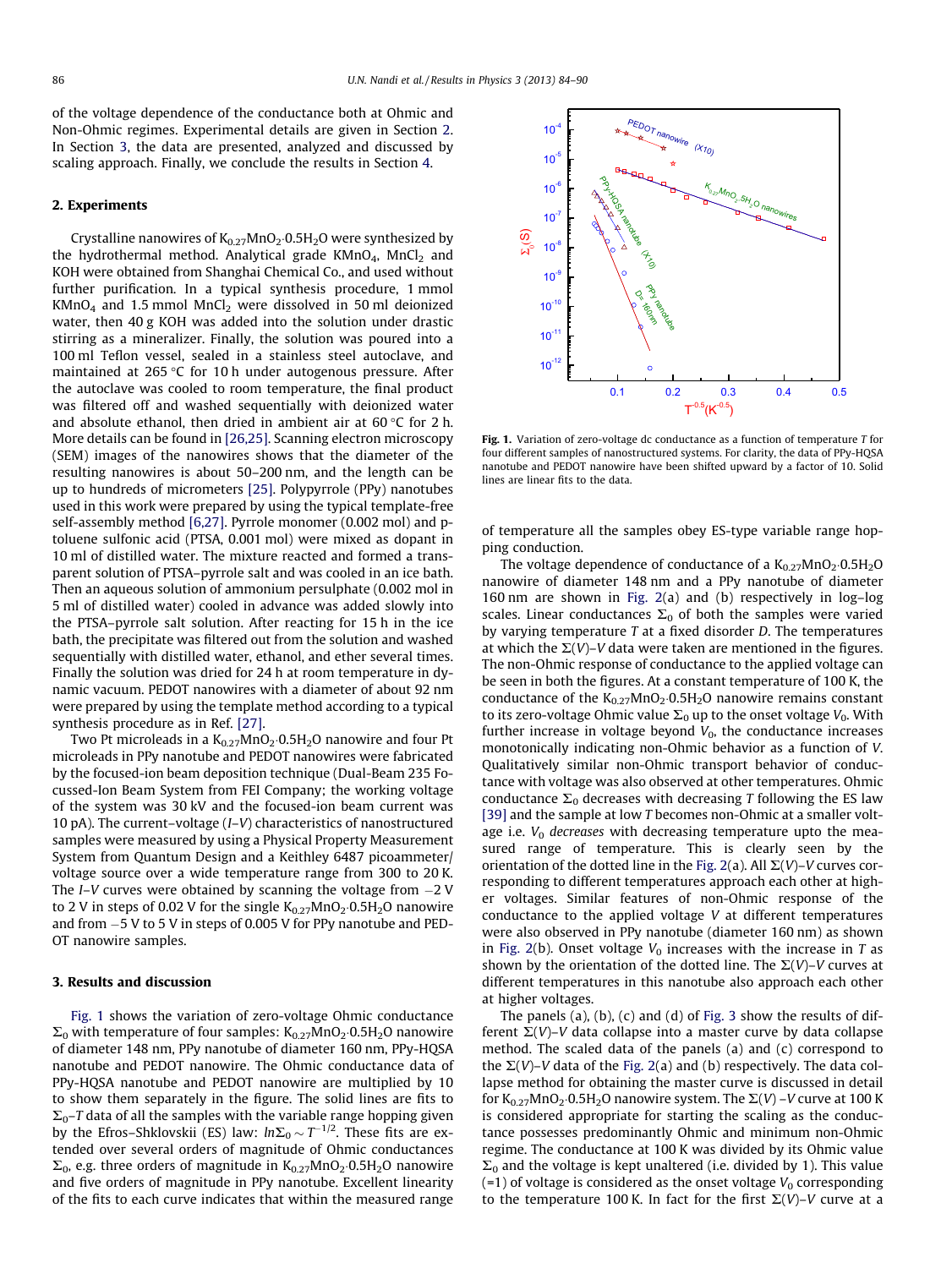<span id="page-3-0"></span>

**Fig. 2.** (a) Variation of conductance vs. voltage in a sample of  $\text{K}_{0.27}\text{MnO}_2 \cdot 0.5\text{H}_2\text{O}$ nanowire of diameter 148 nm at different temperatures as indicated. The dashed line schematically indicates the movement of the onset voltage with increasing temperatures. (b) Similar data as in (a) taken in a sample of polypyrrole nanotube of diameter 160 nm at different temperatures mentioned in the figure. The dashed line schematically indicates the movement of the onset bias with increasing temperatures.

particular temperature, any arbitrary choice for  $V_0$  could be adapted as far as data collapse is concerned. For the next lower temperature (80 K), the conductance was divided by  $\Sigma_0$  as before but the voltage was divided by a factor in such a way that this new set of data merged with the earlier one (corresponding to 100 K) as best as possible and this factor becomes the onset voltage  $V_0$  at the temperature of 80 K. Notice that in this method  $V_0$  is determined only up to a constant value. The same procedure was then repeated for the remaining  $\Sigma(V)$ –V curves corresponding to other temperatures in decreasing order. Such scaled conductance versus voltage data are shown in panel (a) of [Fig. 3.](#page-4-0) The data collapse up to  $\Sigma(V)/\Sigma_0 \approx 2.6$  seen in [Fig. 3\(](#page-4-0)a) proves the existence of a single voltage scale at each temperature. Conductance versus voltage data for the samples of PEDOT nanowire, PPy nanotube and PPy HQSA nanotube were scaled following the above mentioned procedure of data collapse and the scaled data are shown respectively in the panels (b), (c) and (d) of [Fig. 3.](#page-4-0) The values of  $\Sigma(V)/\Sigma_0$  for the systems are respectively 2, 10<sup>4</sup> and 10. These master curves indicate that the description of the non-Ohmic transport by the Eq. [\(3\)](#page-1-0) is valid in low dimensional nanowires and nanotubes.

In the inset of the panel (a) of [Fig. 3,](#page-4-0)  $V_0$  obtained from the data collapse method corresponding to the  $\Sigma(V)$ –V curves of K<sub>0.27</sub>MnO<sub>2-</sub>  $-0.5H<sub>2</sub>O$  nanowire is shown in a log-log plot as a function of  $\Sigma<sub>0</sub>$ . The solid line is a fit according to the expression:  $V_0 \sim \Sigma_0^{x_T}$  with  $x_T$  being equal to 3.98 ± 0.104. Similar plots in the insets of the pan-els (b), (c) and (d) of [Fig. 3](#page-4-0) provide  $x_T$  equal to 2.94 ± 0.18,  $0.88 \pm 0.04$  and  $1.63 \pm 0.041$  respectively for PEDOT nanowire, PPy nanotube and PPy HQSA nanotube. The conductance corresponding to temperatures 40 K and 60 K for the PPy and PPy-HQSA nanotubes respectively is excluded in obtaining the nonlinearity exponent  $x_T$  as determination of conductance at these temperatures becomes unreliable due to fluctuation. These values of  $x_1$ are shown in column III of [Table 1.](#page-5-0)

The last section dealt with the results of the variation of dc conductance as a function of voltage both in linear and nonlinear regimes in low-dimensional  $K_{0.27}$ MnO $_2$ ·0.5H $_2$ O nanowire, PEDOT nanowire and PPy nanotube. The fibril chain-like constituents [\[5\]](#page-6-0) make these systems structurally inhomogeneous. These polymeric chains are ordered in some regions, and disordered in some other regions. This complex structure consists of long conducting pathways separated by small insulating barriers. Electrons in the conduction regions interact through Coulomb repulsion and open up a soft gap in the density of localized states at the Fermi level resulting ES-VRH conduction as seen in [Fig. 1](#page-2-0). This interaction in nanostructures is enhanced due to the confinement of electrons and is almost 20–40 times larger than that for bulk samples [\[5\]](#page-6-0). At sufficiently low temperatures, the zero bias anomaly [\[25\]](#page-6-0) and smooth crossover from M-VRH to ES-VRH [\[5\]](#page-6-0) confirm that the Coulomb gap arising out of the electron–electron interaction indeed influences the hopping transport in the low-dimensional nanostructures. The diameter of the nanowires and nanotubes (of the order of 50–200 nm) is much larger than the localization length (less than 15 nm) of the electrons confirming the three-dimensional character of the system in regard to the motion of the electrons. This indicates that temperature dependence given by Eq. [\(1\)](#page-0-0) with  $m = 1/2$  is due to ES-VRH not the one-dimensional M-VRH.

The  $\Sigma(V)$ –V of  $\mathrm{K_{0.27}MnO_2\cdot 0.5H_2O}$  nanowires and PPy nanotubes presented respectively in Fig. 2(a) and (b) are non-Ohmic i.e. conductance at a particular temperature is a function of voltage. Similar features of non-Ohmic behavior were also found in PEDOT nanowire and PPy-HQSA nanotube. This non-Ohmic conduction is characterized by a single voltage scale  $V_0$  corresponding to each temperature. With decrease in temperature  $T$ ,  $V_0$  decreases which indicates that non-Ohmic conduction is enhanced at low T. Further the  $\Sigma(V)$ –V characteristics of all the systems under consideration at different T reveal a common feature that the increase in conductance  $\Delta\Sigma$ (= $\Sigma$ (V)– $\Sigma$ <sub>0</sub>) increases with decrease in T. Here  $\Sigma$ (V) is the conductance at the highest voltage corresponding to a particular temperature. This  $\Delta\Sigma$  is different in different systems in the same range of T. For example,  $\Delta \Sigma$  is nearly three orders of magnitude in PPy nanotube but it is only a factor of two in  $K_{0.27}MnO_2$ .  $-0.5H<sub>2</sub>O$  nanowire. Different values of  $\Delta \Sigma$  indicate the different degree of nonlinearity in different systems.

The non-Ohmic conduction in these nano-structured systems can be qualitatively understood in the following way: due to the presence of defects, nano-tubes and nano-wires do not tend to be single crystal over the whole length of the sample and can be viewed as an one-dimensional array of small crystalline grains separated by multiple tunneling junctions. At low bias, conduction occurs through these one-dimensional conducting arrays resulting Ohmic character of conductance. With the increase in bias, the rate of tunneling through these multiple tunnel junctions increases and as a result conductance also increases with voltage. As the temperature increases, electrons from different conducting regions start hopping giving larger conductance. The tunnel junctions of relatively larger separation start contributing in the conduction at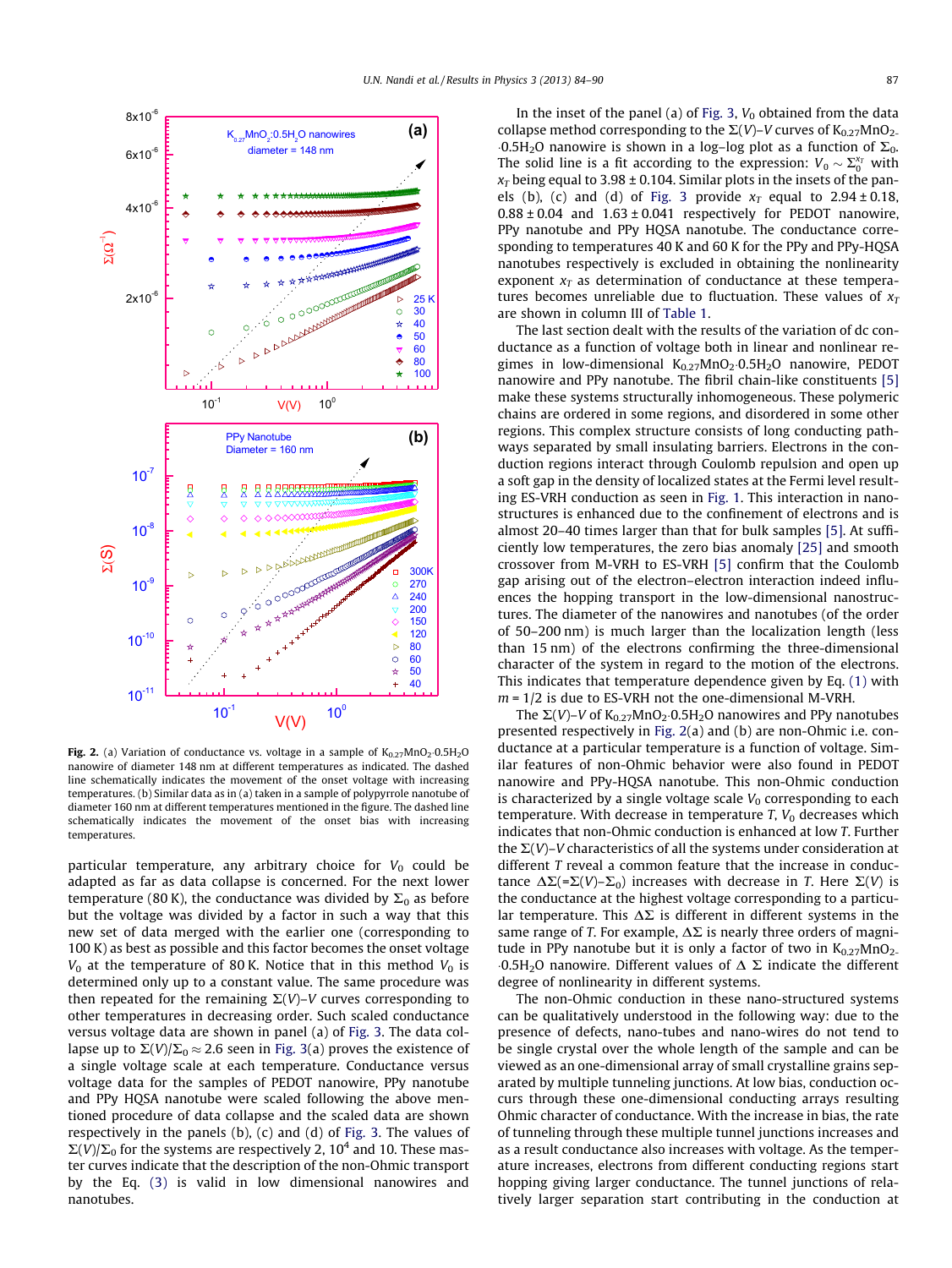<span id="page-4-0"></span>

**Fig. 3.** Scaled conductance vs. scaled voltage plots of two samples of nanowires (a) K<sub>0.27</sub>MnO2·0.5H2O and (b) PEDOT and two samples of nanotubes (c) Polypyrrole and (d) Polypyrrole HQSA. The solid lines in figures (b)–(d) are the fits according to the following expressions respectively:  $\frac{\Sigma(V)}{\Sigma_0} = 0.998 + 0.0452 \times \left(\frac{V}{V_0}\right)^{0.66}$ ,  $\frac{\Sigma(V)}{\Sigma_0} = 1 + 0.033 \times \left(\frac{V}{V_0}\right)^{1.03} + 4.5 \times 10^{-8} \times \left(\frac{V}{V_0}\right)^{2.48}$  and  $\frac{\Sigma(V)}{\Sigma_0} = 0.98 + 0.056 \times \left(\frac{V}{V_0}\right)^{0.63}$ . Insets in all the figures (a) –(d) sho onset voltage V<sub>0</sub>(V) against linear conductance  $\Sigma_0(S)$ . The solid lines in figures (a)–(d) are the power-law fits to the data with the slopes  $x_T$  as indicated.

higher bias. This indicates that  $V_0$  increases with  $T$  as pointed out by the orientation of the dotted lines in [Fig. 2](#page-3-0)(a) and (b). Such non-Ohmic conduction has also been observed in several lowdimensional nanostructures e.g. p-toluensulfonate (PTS)-doped polydiacetylene (PDA) single crystal [\[29\]](#page-6-0), individual iodine-doped polyacetylene nanofibre [\[40\],](#page-6-0) Au-PPy-Au and Pt-PPy-Au nanowires

[\[9\]](#page-6-0), polyaniline nanotube [\[7\]](#page-6-0), CdS nanorope [\[7\]](#page-6-0), etc. PTS-doped PDA single crystals [\[29\]](#page-6-0) are quasi-one-dimensional in nature, consisting of weakly coupled linear parallel chains of covalently bonded carbon atoms and obey VRH conduction with  $m = 1/2$ . The non-Ohmic behavior of conductivity in this system was also found to be enhanced with the lowering of temperature. Individual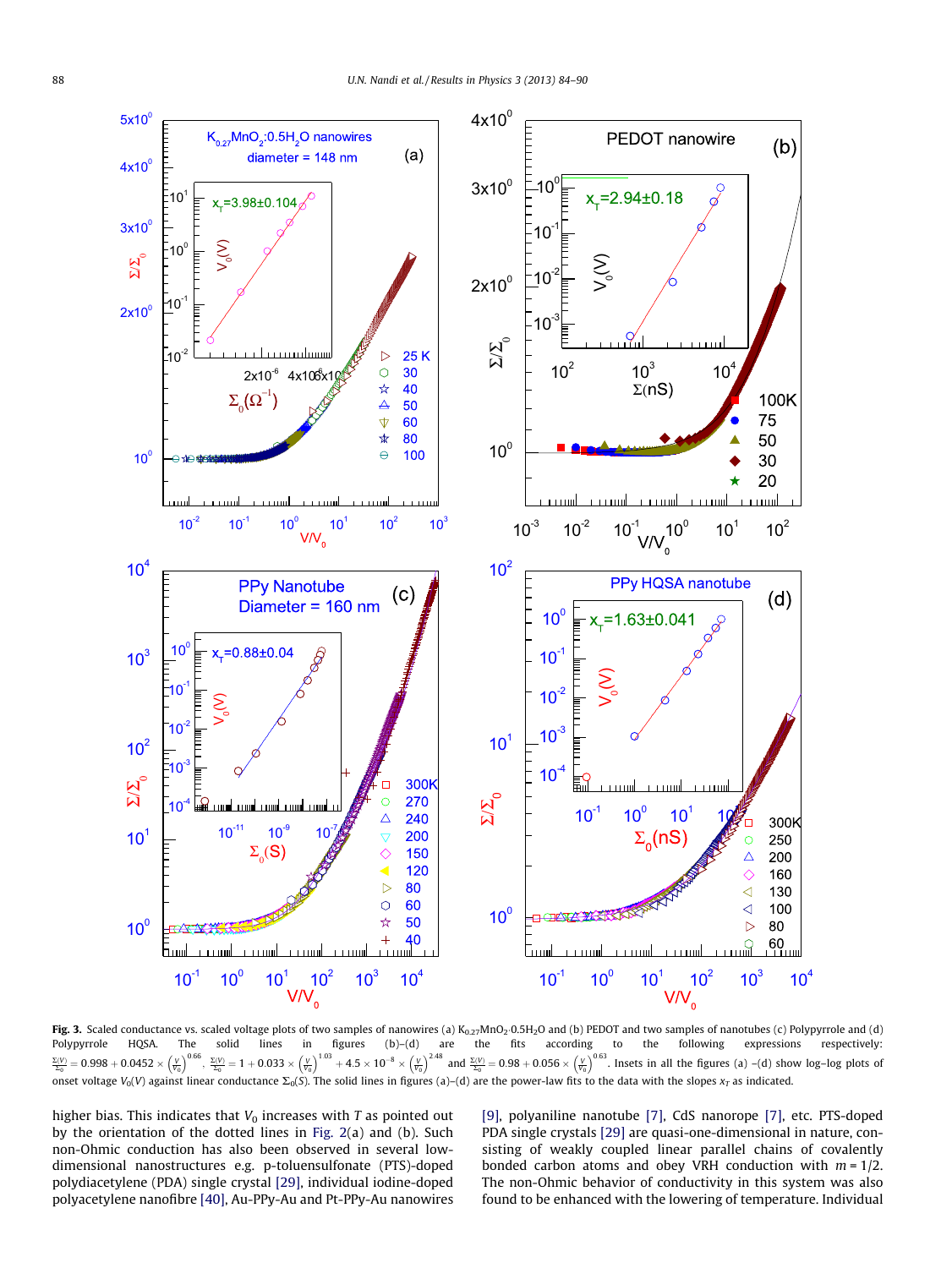<span id="page-5-0"></span>Table 1

Onset exponents  $x_T$  for nonlinearity in dc conduction in various nanostructured systems. P stands for the variable used to vary  $\Sigma_0$ : T – Temperature.

| Systems                                                                      | P | $\chi_T$         |
|------------------------------------------------------------------------------|---|------------------|
| $K_{0.27}$ MnO <sub>2</sub> .0.5H <sub>2</sub> O nanowire of diameter 148 nm |   | $3.98 \pm 0.104$ |
| PEDOT nanowire of diameter 95 nm                                             | т | $2.94 \pm 0.18$  |
| PEDOT nanowire of diameter 92 nm                                             | т | $2.85 \pm 0.096$ |
| PPy nanotubes of diameter 160 nm                                             | т | $0.88 \pm 0.04$  |
| PPy-HOSA nanotube                                                            | т | $1.63 \pm 0.041$ |
| PDA single crystal [34]                                                      | т | $0.51 \pm 0.02$  |
| Polianiline nanofibre [34]                                                   | т | $0.33 \pm 0.02$  |
|                                                                              |   |                  |

iodine-doped polyacetylene nanofibre [\[40\]](#page-6-0) follows activated-type conduction at high temperatures but Zener-type tunneling at low temperatures. This system also shows nonlinear conductance characteristics at different temperatures. Gence et al. [\[9\]](#page-6-0) observed electrical nonlinearity in Au-PPy-Au and Pt-PPy-Au nanowires in the temperature range from room temperature down to 0.5 K. The low temperature zero-voltage conductance data of the single nanowire of diameter 70 nm and multi-nanowire samples embedded in polycarbonate were described by 3 d M-VRH conduction mechanism [\[9\]](#page-6-0). The nonlinearity in these systems was successfully explained by the hopping relations given by Eqs. [\(5\) and \(6\)](#page-1-0) respectively in the intermediate and high field strengths signifying the existence of two field scales in the systems corresponding to hopping and localization lengths.

The panels (a), (b), (c) and (d) of [Fig. 3](#page-4-0) indicate that the  $\Sigma(V)$ –V data of these nanostructured systems at different temperatures do indeed collapse into a master curve. The maximum value of the normalized conductance  $\Sigma(V)/\Sigma_0$  varies from system to system: by a factor of two in  $\rm{K_{0.27}MnO_2\cdot}$  0.5H $_2$ O nanowire and PEDOT nanowire, four orders of magnitude in PPy nanotube and one order of magnitude in PPy-HQSA nanotube. But the normalized voltage V/  $V_0$  is extended over at least five orders of magnitude. This does signify that the description of non-Ohmic conduction by the scaling function [\(3\)](#page-1-0) is valid in these nanostructured systems. Scaled conductance versus scaled voltage data shown in [Fig. 3](#page-4-0)(b), (c) and (d) were fitted with the expression:

$$
\frac{\Sigma(V)}{\Sigma_0} = 1 + c_1 \left(\frac{V}{V_0}\right)^{\alpha_1} + c_2 \left(\frac{V}{V_0}\right)^{\alpha_2}
$$
\n(10)

where  $c_1$ ,  $c_2$ ,  $\alpha_1$  and  $\alpha_2$  are the fitting parameters. These parameters have values (0.0452, 0.0, 0.66 and 0.0), (0.033, 4.5  $\times$  10<sup>-8</sup>, 1.03 and 2.48) and (0.056, 0.0, 0.63 and 0.0) respectively for PEDOT nanowire, PPy nanotube and PPy-HQSA nanotube. The values of the parameters  $c$ 's and  $\alpha$ 's are different in different systems. For example,  $\alpha_1$ (=1.030) in PPy nanotube is much larger than in PEDOT nanowire ( $\alpha_1$  = 0.66) and in PPy-HQSA ( $\alpha_1$  = 0.63) nanotube signifying the fact that the electron–electron interaction in this nanotube is much stronger than the other two systems.  $\alpha_2$ (=2.48) in PPy nanotube is very close to the power of the third term (=2.50) of the GM expression given in Eq. [\(9\).](#page-1-0) This indicates that at higher voltages, the conduction channels mainly consist of three localized states. With the increase in voltage, these channels increase in number and provide paths for the flow of current causing the non-Ohmic conduction. These facts reflect that at lower voltages, the electron–electron interaction is prominent whereas at higher voltages three-step tunneling dominates the non-Ohmic conduction. The smaller value of the coefficient  $c_2(=4.5\times 10^{-8})$  indicates that the number of such three-step channels is small. Within the measured range of voltages, the second term of Eq. (10) is not required while fitting the scaled conductance versus voltage data of PEDOT nanowire and PPy-HQSA nanotube. This indicates that multi-step tunneling has no contribution to conductance in these two systems and the increase in normalized conductance is small as observed in the scaled plots shown in the panels (b) and (d) of [Fig. 3](#page-4-0). But in PPy nanotube, the multi-step tunneling is operative at higher voltages indicating huge ( $\sim$ 10<sup>4</sup>) increase in normalized conductance.

Insets of the panels  $(a)$ ,  $(b)$ ,  $(c)$  and  $(d)$  of [Fig. 3](#page-4-0) show the log-log plot of the onset voltages  $V_0$  corresponding to each temperature against the Ohmic conductances  $\Sigma_0$ . Fits to the data with Eq. [\(4\)](#page-1-0) provide the values of  $x_T$  which are all positive as shown in Table 1. This indicates that  $V_0$  increases with temperature T in these nanowire and nanotube systems. Further it is observed that in nanowire systems,  $x_T$  is relatively higher compared to the value of  $x_T$  in nanotubes. This indicates that a sample of nanowire becomes non-Ohmic at a voltage higher than that required for a sample of nanotube of comparable conductance. The values of  $x_T$  for two samples of PEDOT nanowire of diameters 92 and 95 nm indicate that similar-sized PEDOT nanowires have similar values of  $x_T$ . Except in PPy nanotube of diameter 160 nm, the values of  $x_T$  were found to be large compared to the value in composites [\[32\]](#page-6-0), lightly doped conducting polymers [\[34\]](#page-6-0) and manganites [\[35,37\]](#page-6-0). This indicates that nanowires/nanotubes possess strong electrical nonlinearity. In lightly doped conducting polymer  $x_T$  was probed experimentally along different paths by varying conductance by several variables e.g. temperature T, disorder D and magnetic field B [\[34\]](#page-6-0) and was found to be positive, negative or even zero. The values of  $x_T$  of two such systems like PTS-doped PDA single crystals and individual iodine doped polyacetylene nanofibre are shown in Table 1. These values of  $x_T$  were successfully explained by the model of multi-step tunneling via n-localized states introduced by Glazman and Matveev [\[21\].](#page-6-0) It should be mentioned here that all these nanowires/nanotubes possess a single voltage scale  $V_0$ within the measured range of voltage and temperature. The existence of such a single voltage scale  $V_0$  has also been experimentally verified by Talukdar et al. [\[34\]](#page-6-0) in several lightly doped conducting polymers available in bulk, film and single crystal forms. This experimental observation is contrary to the theoretical prediction of two voltage scales [\[41,42,46\]](#page-6-0) corresponding to hopping and localization lengths in disordered systems. The field dependent conductance data of the nanostructured systems are successfully described by tunneling mechanism influenced by electron–electron interaction through the multiple tunneling junctions.

#### 4. Conclusion

A comprehensive quantitative description of the variation of conductance of low-dimensional nanotubes and nanowires is presented over the temperature range from room down to 20 K and voltage range up to 6 V. Within the measured range of temperature, Ohmic conductance follows ES-type variable range hopping signifying the influence of electron–electron interaction on the conduction mechanism. The  $\Sigma(V)$ –V curves were found to be non-Ohmic and properly described by a single voltage scale  $V_0$  corresponding to each temperature. This onset voltage sets an intrinsic length scale which leads to the associated scaling properties of various electrical quantities. The onset exponents  $x<sub>T</sub>$  are all positive and different in different systems indicating that the microscopic details play a significant role in setting the non-Ohmic conduction in these nanostructures. The phenomenology of scaling, existence of a single voltage scale and the nonlinearity exponent  $x_T$  need to be supported by proper theoretical understanding.

#### Acknowledgements

This work was supported by the Department of Science and Technology, Government of India through Major Research Project No: SR/S2/CMP-0054/2008. Prof. Y.Z. Long is thankful to the National Natural Science Foundation of China (Grant No: 11074138), the Taishan Scholars Program of Shandong Province,